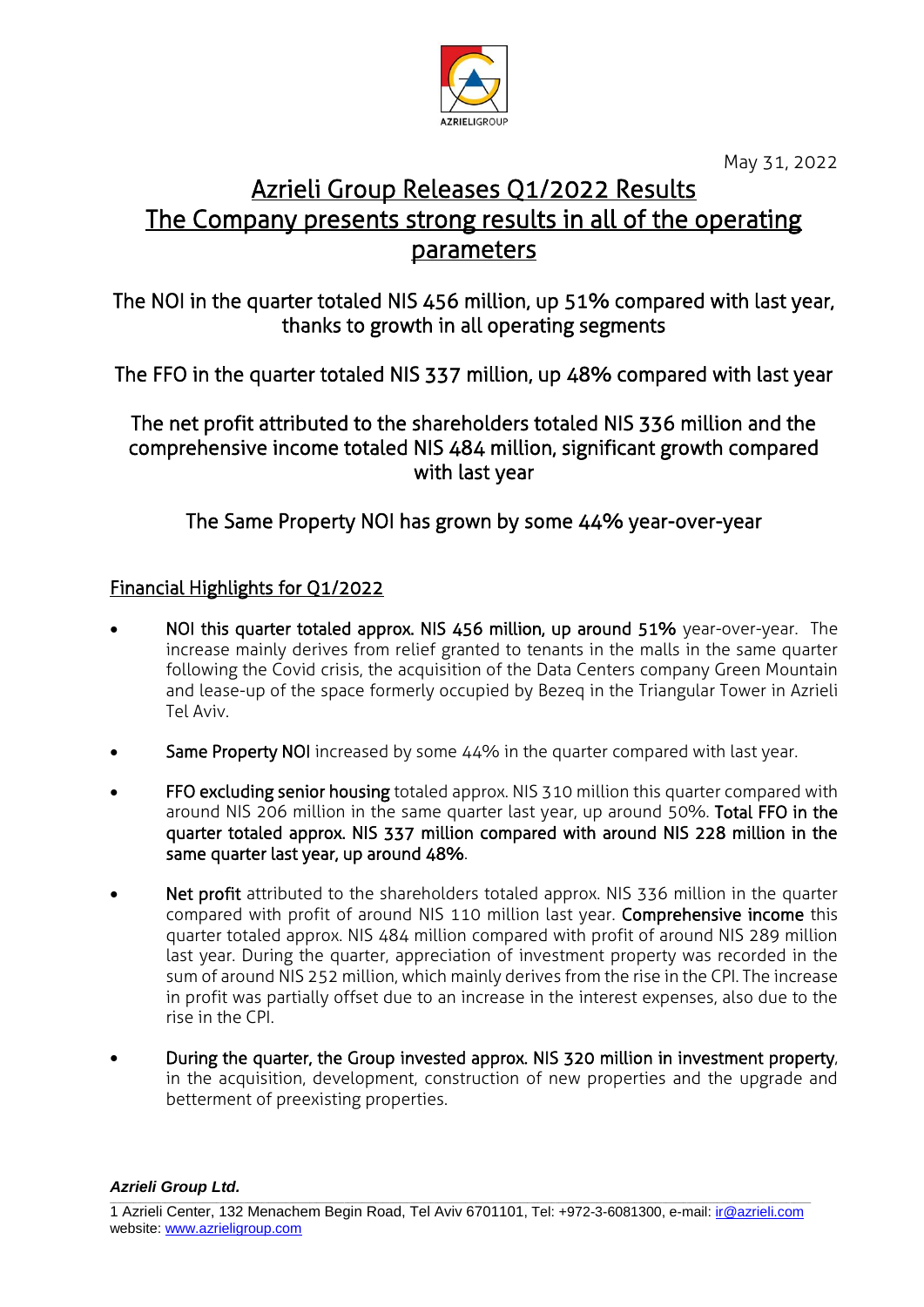

Eyal Henkin, CEO of Azrieli Group: "We are concluding another quarter of continued growth in all of the operating parameters. In the offices segment we are witnessing a continued trend of high demand alongside growth in the same property NOI. Construction work on the SolarEdge campus began recently and it will be a significant addition to the property portfolio upon completion of its construction in around 3 years.

In retail we are seeing growth in store revenues and a return to typical Israeli pre-Covid shopping and recreational patterns. In the last two years we have invested tens of millions of shekels in upgrading the existing malls and their surroundings, as well as in diversification and development of the businesses operating in them, and we are certain that this investment will bear fruit in the near future. We further intend to significantly expand the mixed-use concept that characterizes Azrieli Group, which sees real estate complexes as a whole ecosystem and a place for creating community and social life. In this context we recently launched the DNA area on the ground floor of Azrieli Tel Aviv Center, which has undergone a transformation from a parking lot and taxi stand to a unique culinary and leisure attraction for mall visitors, office tenants and the general public.

The Data Centers segment is continuing to experience rapid growth which is expected to increase significantly with completion of the many projects under development. Senior housing is a strong and growing arm of the Group and is expected to expand considerably in the coming years.

In addition to the core operations, the Group continues to promote the new operating segments, hospitality and long-term rental housing, while exploring new opportunities which align with our business strategy for the Group's continued growth".

#### Occupancy Rates and Store Revenues

- The average occupancy rate (excluding properties under lease-up) was 99% in the malls segment, 98% in the office space in Israel segment, and 99% in senior housing.
- Store revenues In March-April 2022, a rise of 0.5% was recorded in store revenues in the malls relative to the same period in 2021. In January-February last year, the malls were closed for the majority of the period.

#### Balance Sheet as of March 31, 2022

- The Group has cash, deposits and short-term investments totaling approx. NIS 3.1 billion and together with Bank Leumi stock, cash and cash equivalents and marketable securities – NIS 4.3 billion.
- Net debt totaled approx. NIS 12.4 billion.
- The value of investment property and investment property under construction totaled approx. NIS 35 billion.
- The equity to assets ratio is approx. 47% and the net debt to assets ratio is approx. 29%.
- Unencumbered assets total approx. NIS 30 billion.